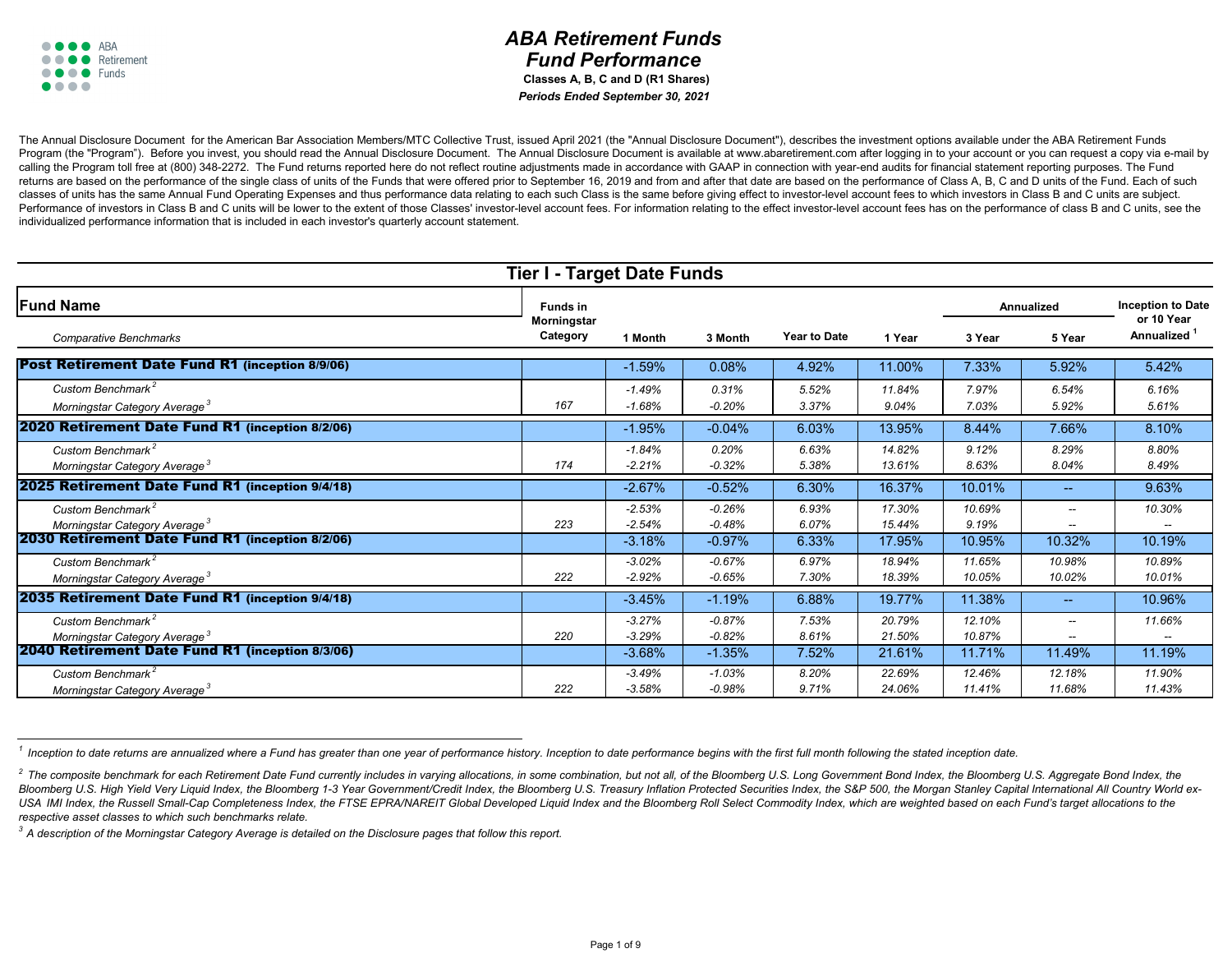

<sup>2</sup> The composite benchmark for each Retirement Date Fund currently includes in varying allocations, in some combination, but not all, of the Bloomberg U.S. Long Government Bond Index, the Bloomberg U.S. Aggregate Bond Ind Bloomberg U.S. High Yield Very Liquid Index, the Bloomberg 1-3 Year Government/Credit Index, the Bloomberg U.S. Treasury Inflation Protected Securities Index, the S&P 500, the Morgan Stanley Capital International All Count USA IMI Index, the Russell Small-Cap Completeness Index, the FTSE EPRA/NAREIT Global Developed Liquid Index and the Bloomberg Roll Select Commodity Index, which are weighted based on each Fund's target allocations to the *respective asset classes to which such benchmarks relate.*

| <b>Fund Name</b>                                                       | <b>Funds in</b>    |           |           |                     |        |        | <b>Annualized</b>                     | <b>Inception to Date</b><br>or 10 Year |
|------------------------------------------------------------------------|--------------------|-----------|-----------|---------------------|--------|--------|---------------------------------------|----------------------------------------|
|                                                                        | <b>Morningstar</b> |           |           |                     |        |        |                                       |                                        |
| <b>Comparative Benchmarks</b>                                          | <b>Category</b>    | 1 Month   | 3 Month   | <b>Year to Date</b> | 1 Year | 3 Year | 5 Year                                | <b>Annualized</b>                      |
| 2045 Retirement Date Fund R1 (inception 9/4/18)                        |                    | $-3.82%$  | $-1.48%$  | 8.10%               | 23.36% | 11.99% | $\hspace{0.05cm}$ – $\hspace{0.05cm}$ | 11.54%                                 |
| Custom Benchmark <sup>2</sup>                                          |                    | $-3.62%$  | $-1.14%$  | 8.77%               | 24.46% | 12.74% |                                       | 12.29%                                 |
| Morningstar Category Average <sup>3</sup>                              | 220                | $-3.78%$  | $-1.05%$  | 10.44%              | 25.80% | 11.86% | $\overline{\phantom{m}}$              |                                        |
| 2050 Retirement Date Fund R1 (inception 1/17/12)                       |                    | $-3.92%$  | $-1.58%$  | 8.43%               | 24.37% | 12.24% | 12.08%                                | 10.33%                                 |
| Custom Benchmark <sup>2</sup>                                          |                    | $-3.72%$  | $-1.24%$  | 9.13%               | 25.49% | 13.03% | 12.80%                                | 11.07%                                 |
| Morningstar Category Average <sup>3</sup>                              | 222                | $-3.88%$  | $-1.12%$  | 10.73%              | 26.52% | 11.97% | 12.31%                                |                                        |
| 2055 Retirement Date Fund R1 (inception 9/4/18)                        |                    | $-3.92%$  | $-1.58%$  | 8.40%               | 24.31% | 12.11% | $\hspace{0.05cm}$ – $\hspace{0.05cm}$ | 11.66%                                 |
| Custom Benchmark <sup>2</sup>                                          |                    | $-3.72%$  | $-1.24%$  | 9.13%               | 25.49% | 13.03% |                                       | 12.56%                                 |
| Morningstar Category Average <sup>3</sup>                              | 220                | $-3.93%$  | $-1.13%$  | 10.86%              | 26.91% | 12.09% | $\overline{\phantom{m}}$              |                                        |
| 2060 Retirement Date Fund R1 (inception 9/4/18)                        |                    | $-3.94%$  | $-1.61%$  | 8.31%               | 24.15% | 11.83% | $\overline{\phantom{m}}$              | 11.38%                                 |
| Custom Benchmark <sup>2</sup>                                          |                    | $-3.72%$  | $-1.24%$  | 9.13%               | 25.49% | 13.03% |                                       | 12.56%                                 |
| Morningstar Category Average <sup>3</sup>                              | 221                | $-3.95%$  | $-1.15%$  | 10.99%              | 27.26% | 12.08% | $- -$                                 |                                        |
| <b>Conservative Risk Fund R1 (inception 7/7/09, redesigned 9/8/15)</b> |                    | $-1.77\%$ | $-0.14%$  | 2.85%               | 7.54%  | 7.06%  | 5.30%                                 | 4.94%                                  |
| Custom Benchmark <sup>4</sup>                                          |                    | $-1.73%$  | $-0.28%$  | 2.67%               | 7.46%  | 7.55%  | 5.93%                                 | 5.64%                                  |
| Morningstar Category Average <sup>3</sup>                              | 516                | $-2.14%$  | $-0.48%$  | 5.48%               | 13.63% | 7.76%  | 6.83%                                 | 7.00%                                  |
| Moderate Risk Fund R1 (inception 7/7/09, redesigned 9/8/15)            |                    | $-2.70%$  | $-0.49%$  | 6.54%               | 15.47% | 9.02%  | 8.24%                                 | 7.59%                                  |
| Custom Benchmark <sup>4</sup>                                          |                    | $-2.58%$  | $-1.02\%$ | 5.95%               | 15.22% | 9.51%  | 8.89%                                 | 8.30%                                  |
| Morningstar Category Average <sup>3</sup>                              | 700                | $-3.15%$  | $-0.65%$  | 8.76%               | 19.79% | 9.72%  | 9.53%                                 | 9.53%                                  |
| <b>Aggressive Risk Fund R1</b> (inception 7/7/09, redesigned 9/8/15)   |                    | $-3.22\%$ | $-0.76%$  | 9.73%               | 22.30% | 10.19% | 10.29%                                | 9.70%                                  |
| Custom Benchmark <sup>4</sup>                                          |                    | $-3.03%$  | $-1.54%$  | 8.88%               | 21.96% | 10.75% | 11.00%                                | 10.42%                                 |
| Morningstar Category Average <sup>3</sup>                              | 315                | $-3.45%$  | $-1.03%$  | 10.24%              | 24.36% | 10.16% | 10.45%                                | 10.52%                                 |

<sup>4</sup> The composite benchmark for each Target Risk Fund currently includes in varying allocations, in some combination, but not all, of the S&P 500, Russell 2500, Bloomberg U.S. Aggregate Bond Index, the Bloomberg U.S. Gover Inflation Linked 1-10 Years, MSCI World ex US Small Cap, MSCI EAFE, MSCI Emerging Markets, Bloomberg U.S. Government/Credit 1-3 Year Index, MSCI World, FTSE EPRA/NAREIT Developed Liquid, Bloomberg Roll Select Commodity, S&P Global Large Mid Cap Commodity and Resources Index, S&P Global Infrastructure and MSCI US Investable Real Estate 25/50, which are weighted based on each Fund's target allocations to the respective asset classes to whic *benchmarks relate.*

*1 Inception to date returns are annualized where a Fund has greater than one year of performance history. Inception to date performance begins with the first full month following the stated inception date.*

*3 A description of the Morningstar Category Average is detailed on the Disclosure pages that follow this report.*

*Periods Ended September 30, 2021 Classes A, B, C and D (R1 Shares)*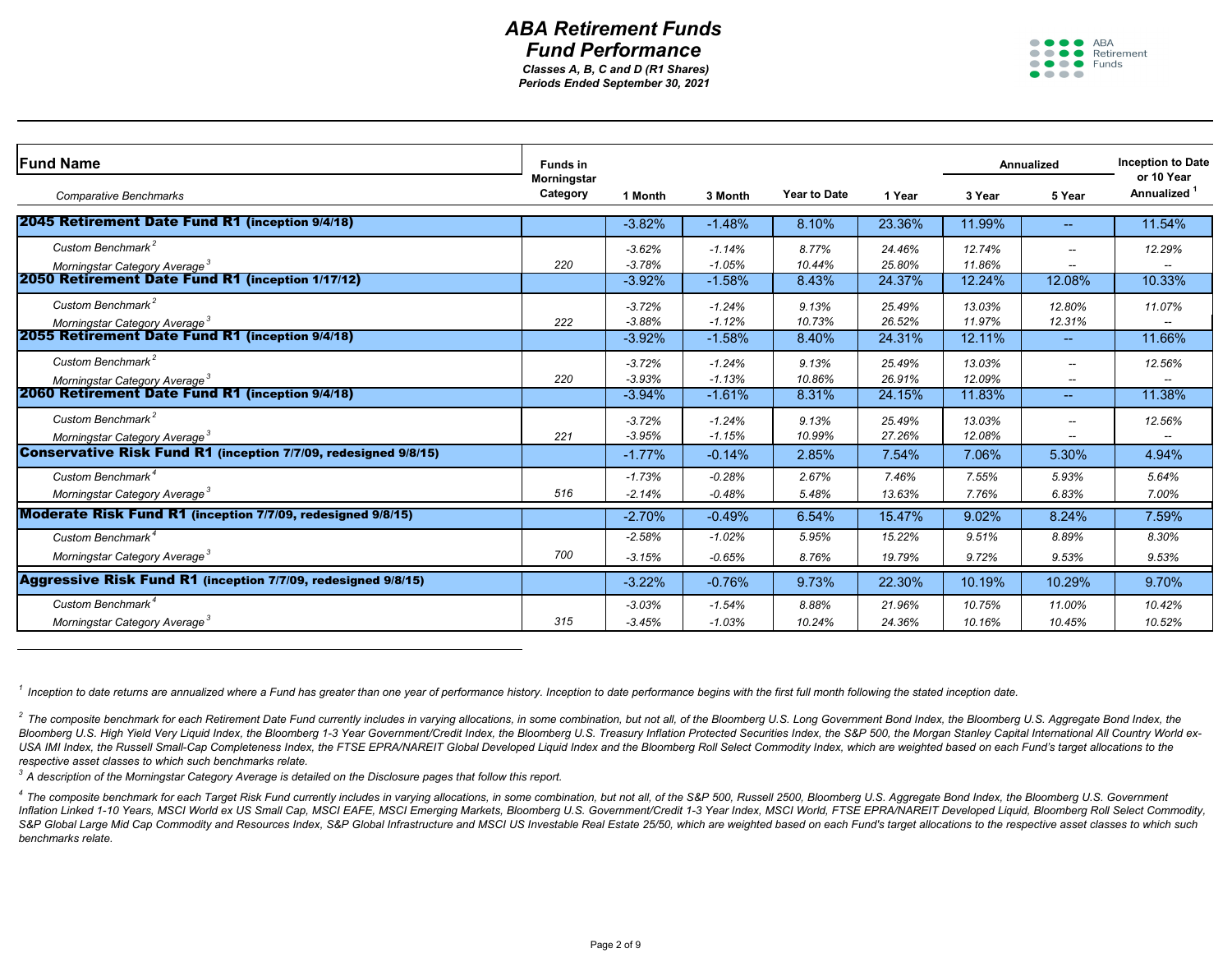

|                                                                                         | <b>Tier II - U.S. Equity Funds</b> |                      |                      |                     |                  |                   |                  |                               |
|-----------------------------------------------------------------------------------------|------------------------------------|----------------------|----------------------|---------------------|------------------|-------------------|------------------|-------------------------------|
| <b>Fund Name</b>                                                                        | <b>Funds in</b>                    |                      | 3 Month              | <b>Year to Date</b> |                  | <b>Annualized</b> |                  | Inception to                  |
| <b>Comparative Benchmarks</b>                                                           | <b>Morningstar</b><br>Category     | 1 Month              |                      |                     | 1 Year           | 3 Year            | 5 Year           | or 10 Yea<br><b>Annualize</b> |
| Large Cap Equity Fund R1 (inception 7/2/09)                                             |                                    | $-4.42%$             | 0.24%                | 15.07%              | 32.19%           | 13.09%            | 14.96%           | 15.03%                        |
| Broad Market Benchmark <sup>3</sup><br>Morningstar Category Average <sup>°</sup>        | 1,421                              | $-4.59%$<br>$-4.64%$ | 0.21%<br>$-0.15%$    | 15.19%<br>15.07%    | 30.97%<br>30.07% | 16.44%<br>14.33%  | 17.12%<br>15.28% | 16.76%<br>15.08%              |
| Large Cap Index Equity Fund R1 <sup>2</sup> (inception 2/9/09)                          |                                    | $-4.71%$             | 0.39%                | 15.31%              | 29.11%           | 15.23%            | 16.17%           | 15.88%                        |
| Broad Market Benchmark <sup>4</sup><br>Morningstar Category Average <sup>8</sup>        | 1,421                              | $-4.65%$<br>$-4.64%$ | 0.59%<br>$-0.15%$    | 15.93%<br>15.07%    | 30.01%<br>30.07% | 16.00%<br>14.33%  | 16.90%<br>15.28% | 16.64%<br>15.08%              |
| <b>Small-Mid Cap Equity Fund R1 (inception 7/2/09)</b>                                  |                                    | $-2.98%$             | $-0.46%$             | 16.57%              | 44.99%           | 12.94%            | 14.24%           | 13.88%                        |
| <b>Broad Market Benchmark</b> <sup>5</sup><br>Morningstar Category Average <sup>8</sup> | 55                                 | $-3.15%$<br>$-3.41%$ | $-2.68%$<br>$-1.46%$ | 13.82%<br>16.45%    | 45.01%<br>46.21% | 12.45%<br>10.92%  | 14.25%<br>12.34% | 15.27%<br>13.67%              |
| <b>Small-Mid Cap Index Equity Fund R1<sup>2</sup> (inception 9/4/18)</b>                |                                    | $-3.83%$             | $-3.26%$             | 10.59%              | 40.56%           | 14.95%            | $- -$ .          | 13.85%                        |
| <b>Broad Market Benchmark<sup>6</sup></b><br>Morningstar Category Average <sup>8</sup>  | 55                                 | $-3.79%$<br>$-3.41%$ | $-3.08%$<br>$-1.46%$ | 11.17%<br>16.45%    | 41.51%<br>46.21% | 15.77%<br>10.92%  | $-$<br>$- -$     | 14.65%                        |
| All Cap Index Equity Fund R1 (inception 9/5/95)                                         |                                    | $-4.53%$             | $-0.25%$             | 14.51%              | 31.11%           | 15.27%            | 16.13%           | 15.85%                        |
| Broad Market Benchmark <sup>7</sup><br>Morningstar Category Average <sup>8</sup>        | 56                                 | $-4.49%$<br>$-4.45%$ | $-0.11%$<br>$-0.70%$ | 14.99%<br>13.12%    | 31.88%<br>30.60% | 16.00%<br>10.84%  | 16.85%<br>11.75% | 16.61%<br>12.28%              |

 $\frac{1}{1}$  Inception to date returns are annualized where a Fund has greater than one year of performance history. Inception to date performance begins with the first full month following the stated inception date.

<sup>2</sup> The Index Funds introduced in February and March 2009 experienced tracking error for periods from inception through September 24, 2009 due to a difference in timing of investment of contributions by participants in the which the respective Funds invest and also a difference in timing of redemptions of investments of participants out of such underlying funds (in addition to the impact of Fund expenses). Since September 25, 2009, each of t been invested in an underlying fund that matches the timing of contributions and redemptions, which the trustee of the Collective Trust believes should lower future tracking error after taking into account the impact of Fu

*3 The Broad Market Benchmark for the Large Cap Equity Fund is the Russell 1000 Index.*

|        |                     |                  |                  | <b>Annualized</b> | <b>Inception to Date</b>              |
|--------|---------------------|------------------|------------------|-------------------|---------------------------------------|
| 'n     | <b>Year to Date</b> | 1 Year           | 3 Year           | 5 Year            | or 10 Year<br>Annualized <sup>1</sup> |
| ,<br>0 | 15.07%              | 32.19%           | 13.09%           | 14.96%            | 15.03%                                |
|        | 15.19%<br>15.07%    | 30.97%<br>30.07% | 16.44%<br>14.33% | 17.12%<br>15.28%  | 16.76%<br>15.08%                      |
| ,<br>0 | 15.31%              | 29.11%           | 15.23%           | 16.17%            | 15.88%                                |
|        | 15.93%<br>15.07%    | 30.01%<br>30.07% | 16.00%<br>14.33% | 16.90%<br>15.28%  | 16.64%<br>15.08%                      |
|        |                     |                  |                  |                   |                                       |
| 6      | 16.57%              | 44.99%           | 12.94%           | 14.24%            | 13.88%                                |
| ᠦ      | 13.82%<br>16.45%    | 45.01%<br>46.21% | 12.45%<br>10.92% | 14.25%<br>12.34%  | 15.27%<br>13.67%                      |
| ⁄0     | 10.59%              | 40.56%           | 14.95%           |                   | 13.85%                                |
|        | 11.17%<br>16.45%    | 41.51%<br>46.21% | 15.77%<br>10.92% |                   | 14.65%                                |
| 6      | 14.51%              | 31.11%           | 15.27%           | 16.13%            | 15.85%                                |
|        | 14.99%<br>13.12%    | 31.88%<br>30.60% | 16.00%<br>10.84% | 16.85%<br>11.75%  | 16.61%<br>12.28%                      |

*4 The Broad Market Benchmark for the Large Cap Index Equity Fund is the S&P 500 Index.*

*5 The Broad Market Benchmark for the Small-Mid Cap Equity Fund is the Russell 2500 Index.*

*6 The Broad Market Benchmark for the Small-Mid Cap Index Equity Fund is the Russell Small Cap Completeness Index.*

*7 The Broad Market Benchmark for the All Cap Index Equity Fund is the Russell 3000 Index.*

*Periods Ended September 30, 2021 Classes A, B, C and D (R1 Shares)*

*8 A description of the Morningstar Category Average is detailed on the Disclosure pages that follow this report.*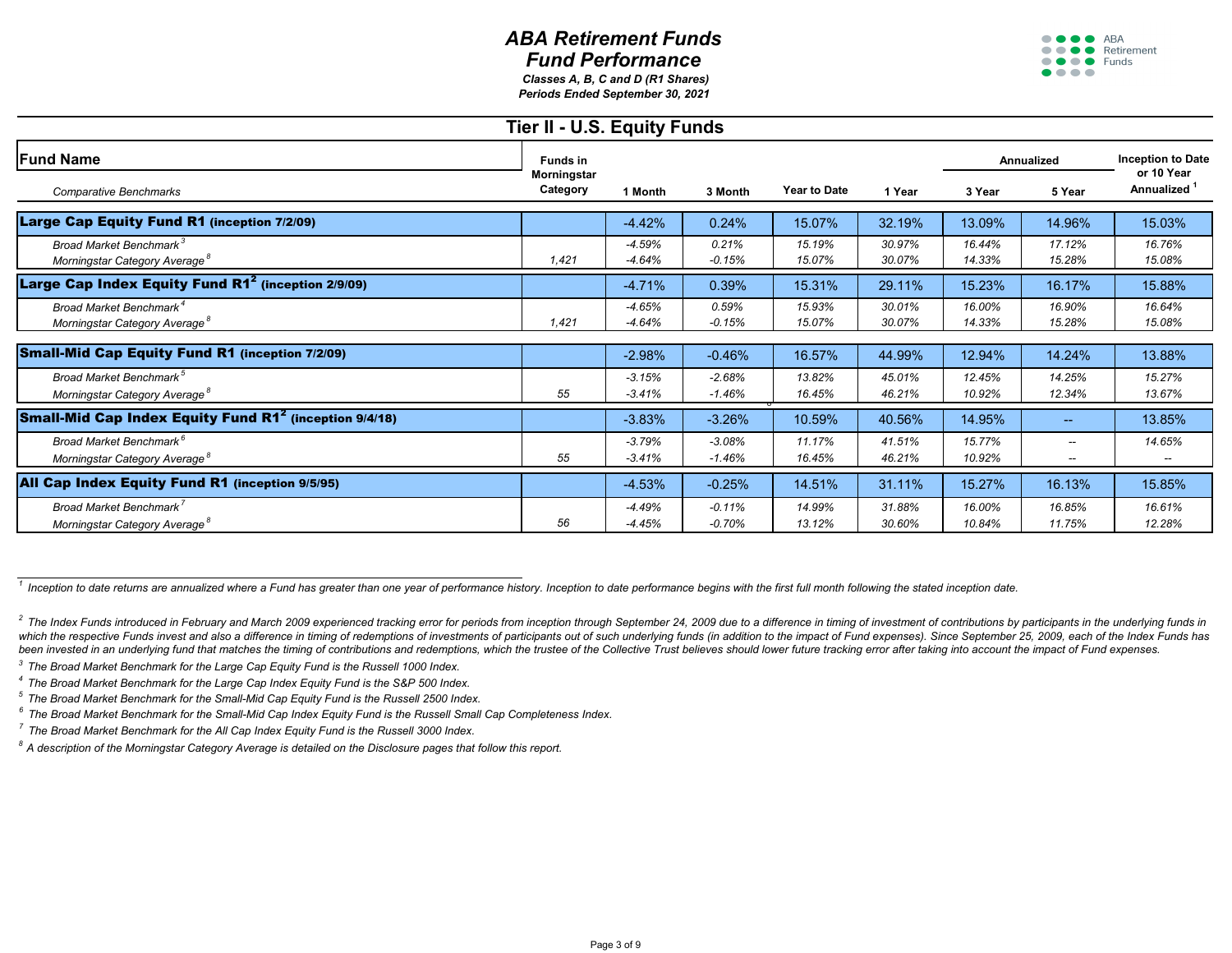

| i<br>I |  |  |
|--------|--|--|

<sup>2</sup> As described in the Annual Disclosure Document, the trustee of the Collective Trust may utilize fair value pricing adjustments for the Fund in certain circumstances that may at certain times result in a difference in t in comparison to that which would have resulted based on the Fund's more customary pricing methodology. The Morgan Stanley Capital International ("MSCI") All Country World Ex-U.S. Index does not apply fair value pricing ad *the reported Index returns would not be adjusted for any fair value pricing adjustments made by the Fund.* 

 $3$  The Index Funds introduced in February and March 2009 experienced tracking error for periods from inception through September 24, 2009 due to a difference in timing of investment of contributions by participants in th which the respective Funds invest and also a difference in timing of redemptions of investments of participants out of such underlying funds (in addition to the impact of Fund expenses). Since September 25, 2009, each of t been invested in an underlying fund that matches the timing of contributions and redemptions, which the trustee of the Collective Trust believes should lower future tracking error after taking into account the impact of Fu

| <b>Stable Asset Return Fund R1</b><br>$(inception 9/5/95, redesigned 12/8/10)$ | 0.08% | .23%     | 0.74% | $.07\%$ | .47%  | .41%  | .22% |
|--------------------------------------------------------------------------------|-------|----------|-------|---------|-------|-------|------|
| Hybrid Benchmark <sup>c</sup>                                                  | 0.08% | $0.24\%$ | 0.75% | 1.02%   | 2410/ | 2.11% | .44% |

<sup>6</sup> Effective December 8, 2010, the Stable Asset Return Fund restructured its investment portfolio and engaged a new line-up of Investment Advisors. In connection therewith, the benchmark of the Fund was changed from a com 70% Ryan Labs Three Year GIC Index / 30% iMoneyNet MFR Prime Institutional Money Market Fund Average to the Three Year Constant Maturity Treasury Yield. Accordingly, the Hybrid Benchmark represents, (i) for periods prior t January 1, 2011, the 70% Ryan Labs Three Year GIC Index / 30% iMoneyNet MFR Prime Institutional Money Market Fund Average, (ii) from January 1, 2011 - September 1, 2015, the Three Year Constant Maturity Treasury Yield and *of and after September 1, 2015, the Citigroup 3-Month Treasury Bill plus 1% per annum Index.*

|                                                                                               | Tier II - Non-U.S. Equity Funds     |                      |                      |                      |                      |                   |                |                          |
|-----------------------------------------------------------------------------------------------|-------------------------------------|----------------------|----------------------|----------------------|----------------------|-------------------|----------------|--------------------------|
| <b>Fund Name</b>                                                                              | <b>Funds in</b>                     |                      |                      | <b>Year to Date</b>  |                      | <b>Annualized</b> |                | Inception to<br>or 10 Ye |
| <b>Comparative Benchmarks</b>                                                                 | <b>Morningstar</b><br>Category      | 1 Month              | 3 Months             |                      | 1 Year               | 3 Year            | 5 Year         | <b>Annualize</b>         |
| <b>International All Cap Equity Fund R1<sup>2</sup> (inception 9/5/95, redesigned 7/2/09)</b> |                                     | $-3.93%$             | $-2.96%$             | 5.44%                | 21.23%               | 7.31%             | 8.01%          | 7.41%                    |
| Broad Market Benchmark <sup>4</sup><br>Morningstar Category Average'                          | 783                                 | $-3.20%$<br>$-3.52%$ | $-2.99%$<br>$-1.89%$ | 5.89%<br>7.10%       | 23.91%<br>24.04%     | 8.02%<br>7.58%    | 8.94%<br>8.34% | 7.48%<br>8.07%           |
| <b>International Index Equity Fund R1<sup>2,3</sup></b> (inception $3/3/09$ )                 |                                     | $-3.64%$             | $-3.56%$             | 5.09%                | 22.49%               | 7.36%             | 8.39%          | 7.03%                    |
| Broad Market Benchmark <sup>4</sup><br>Morningstar Category Average'                          | 783                                 | $-3.20%$<br>$-3.52%$ | $-2.99%$<br>$-1.89%$ | 5.89%<br>7.10%       | 23.91%<br>24.04%     | 8.02%<br>7.58%    | 8.94%<br>8.34% | 7.48%<br>8.07%           |
|                                                                                               | <b>Tier II - Fixed Income Funds</b> |                      |                      |                      |                      |                   |                |                          |
| <b>Bond Core Plus Fund R1 (inception 9/5/95)</b>                                              |                                     | $-0.82%$             | 0.04%                | $-1.24%$             | 0.35%                | 5.36%             | 3.16%          | 3.10%                    |
| Broad Market Benchmark <sup>5</sup><br>Morningstar Category Average                           | 425                                 | $-0.87%$<br>$-0.83%$ | 0.05%<br>$-0.01%$    | $-1.56%$<br>$-1.26%$ | $-0.90%$<br>$-0.27%$ | 5.36%<br>5.28%    | 2.95%<br>2.91% | 3.02%<br>3.05%           |
| <b>Bond Index Fund R1<sup>3</sup> (inception 2/3/09)</b>                                      |                                     | $-0.93%$             | $-0.13%$             | $-2.12%$             | $-1.61%$             | 4.70%             | 2.31%          | 2.33%                    |
| <b>Broad Market Benchmark</b> <sup>5</sup><br>Morningstar Category Average'                   | 425                                 | $-0.87%$<br>$-0.83%$ | 0.05%<br>$-0.01%$    | $-1.56%$<br>$-1.26%$ | $-0.90%$<br>$-0.27%$ | 5.36%<br>5.28%    | 2.95%<br>2.91% | 3.02%<br>3.05%           |
| Stable Asset Return Fund R1 (incention 9/5/95 redesigned 12/8/10)                             |                                     | $\Omega$ $\Omega$    | $\Omega$ 220/        | $\bigcap$ 740/       | 1070/                | 1.170/            | 4.440/         | 1.000/                   |

*7 A description of the Morningstar Category Average is detailed on the Disclosure pages that follow this report.*

*1 Inception to date returns are annualized where a Fund has greater than one year of performance history. Inception to date performance begins with the first full month following the stated inception date.*

|        |                     |                  |                | <b>Annualized</b> | <b>Inception to Date</b>              |
|--------|---------------------|------------------|----------------|-------------------|---------------------------------------|
| IS.    | <b>Year to Date</b> | 1 Year           | 3 Year         | 5 Year            | or 10 Year<br>Annualized <sup>1</sup> |
| ,<br>0 | 5.44%               | 21.23%           | 7.31%          | 8.01%             | 7.41%                                 |
|        | 5.89%<br>7.10%      | 23.91%<br>24.04% | 8.02%<br>7.58% | 8.94%<br>8.34%    | 7.48%<br>8.07%                        |
| ,<br>0 | 5.09%               | 22.49%           | 7.36%          | 8.39%             | 7.03%                                 |
|        | 5.89%<br>7.10%      | 23.91%<br>24.04% | 8.02%<br>7.58% | 8.94%<br>8.34%    | 7.48%<br>8.07%                        |
|        |                     |                  |                |                   |                                       |

|   | $-1.24%$ | 0.35%     | 5.36% | 3.16% | 3.10% |
|---|----------|-----------|-------|-------|-------|
|   | $-1.56%$ | $-0.90\%$ | 5.36% | 2.95% | 3.02% |
|   | $-1.26%$ | $-0.27%$  | 5.28% | 2.91% | 3.05% |
|   |          |           |       |       |       |
| 6 | $-2.12%$ | $-1.61%$  | 4.70% | 2.31% | 2.33% |
|   | $-1.56%$ | $-0.90\%$ | 5.36% | 2.95% | 3.02% |
|   | $-1.26%$ | $-0.27%$  | 5.28% | 2.91% | 3.05% |
|   |          |           |       |       |       |

*Periods Ended September 30, 2021 Classes A, B, C and D (R1 Shares)*

*4 The Broad Market Benchmark for the International All Cap Equity Fund and the International Index Equity Fund is the MSCI All Country World Ex-USA Index.*

*5 The Broad Market Benchmark for the Bond Core Plus Fund and the Bond Index Fund is the Bloomberg U.S. Aggregate Bond Index.*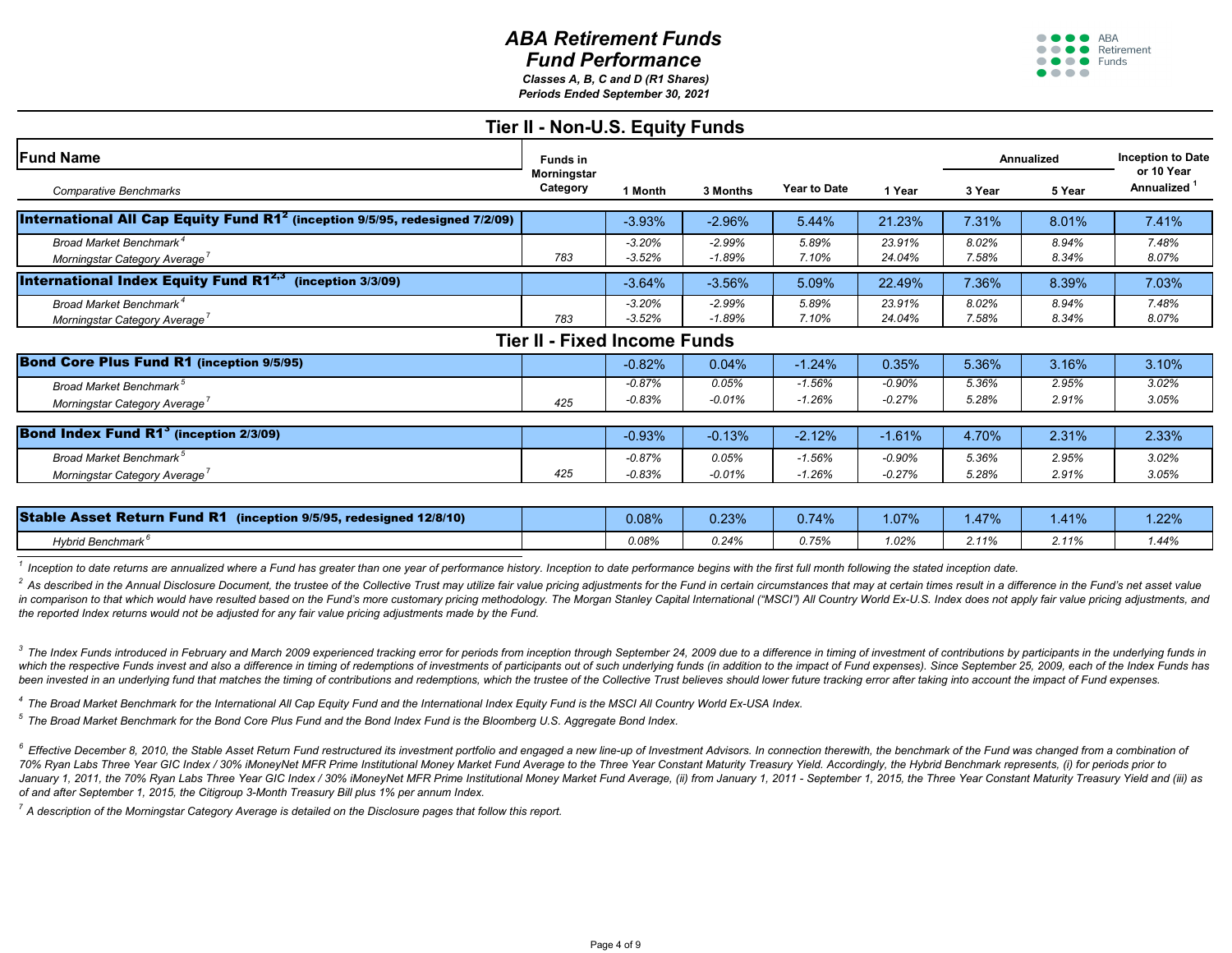

<sup>4</sup> The Hybrid Benchmark represents, (i) for periods prior to July 1, 2014, the Custom Benchmark, (ii) for periods on and after July 1, 2014, the BofA Merrill Lynch 3-Month Treasury Bill Index plus 4% per annum. The BofA M *3-Month Treasury Bill Index is an unmanaged index of U.S. Treasury securities maturing in 90 days that assumes reinvestment of all income. For purposes of calculating the benchmark, 4% annually (or* approximately 0.33% monthly) is added to the return of the Merrill Lynch 3-Month Treasury Bill Index to reflect the investment objective of the Fund of providing a return in excess of the yield on cash equivalent investmen *The change in the Fund's benchmark has been effected to better align benchmark returns with the investment objective of the Fund.*

| <b>Tier II - Non-Traditional Diversifying Funds</b>                    |                                |                   |                |                     |                 |                   |                 |                                |  |  |
|------------------------------------------------------------------------|--------------------------------|-------------------|----------------|---------------------|-----------------|-------------------|-----------------|--------------------------------|--|--|
| <b>Fund Name</b>                                                       | <b>Funds in</b>                |                   | 3 Months       | <b>Year to Date</b> | 1 Year          | <b>Annualized</b> |                 |                                |  |  |
| <b>Comparative Benchmarks</b>                                          | <b>Morningstar</b><br>Category | 1 Month           |                |                     |                 | 3 Year            | 5 Year          | Inception<br>Date <sup>1</sup> |  |  |
| <b>Real Asset Return Fund R1 (inception 7/7/09, redesigned 9/8/15)</b> |                                | $-1.42%$          | 1.24%          | 11.33%              | 20.62%          | 7.66%             | 6.04%           | 4.54%                          |  |  |
| Hybrid Benchmark <sup>2</sup><br>Custom Benchmark <sup>3</sup>         |                                | 0.44%<br>$-1.42%$ | 2.33%<br>1.34% | 7.39%<br>13.20%     | 8.29%<br>26.18% | 5.70%<br>8.02%    | 5.45%<br>6.44%  | 4.50%<br>4.98%                 |  |  |
| <b>Alternative Alpha Fund R1 (inception 1/17/12)</b>                   |                                | $-1.42%$          | $-0.09%$       | 8.62%               | 13.09%          | 3.31%             | 3.85%           | 2.18%                          |  |  |
| Hybrid Benchmark <sup>4</sup><br>Custom Benchmark <sup>5</sup>         |                                | 0.34%<br>$-2.76%$ | 1.02%<br>0.36% | 3.08%<br>6.98%      | 4.14%<br>13.82% | 5.30%<br>11.06%   | 5.27%<br>10.08% | 4.72%<br>9.28%                 |  |  |

*5 The Custom Benchmark for the Alternative Alpha Fund is 50% S&P 500 Index/50% Bloomberg U.S. Aggregate Bond Index.*

<sup>1</sup> Inception to date returns are annualized where a Fund has greater than one year of performance history. Inception to date performance begins with the first full month following the stated inception date. <sup>2</sup> The Hybrid benchmark represents, (i) for periods prior to July 1, 2014, a blended benchmark of Dow Jones U.S. Select REIT Index; Dow Jones-UBS Commodity Index; and Bloomberg U.S. Treasury Inflation Protected Securitie from July 1, 2014 - September 1, 2015, U.S. All Items Consumer Price Index for All Urban Consumers for the U.S. City Average (CPI U), plus 2% per annum and (iii) as of and after September 1, 2015, the U.S. Consumer Price I U.S. Average (CPI) plus 3% per annum. The CPI is a measure of the average change over time in prices paid by consumers for a market basket of consumer goods and services. For purposes of calculating the benchmark, 3% annua approximately 0.25% monthly) is added to the return of the CPI to reflect the investment objective of the Fund of providing a return in excess of inflation as measured by the CPI. Due to the unavailability of the most curr *time of release of this document, the CPI utilized in the benchmark is the CPI as published as of the end of the month prior to the end of the periods for which the Fund's performance is shown.* 

|            |                     |        |        | <b>Annualized</b> |                          |
|------------|---------------------|--------|--------|-------------------|--------------------------|
| hs         | <b>Year to Date</b> | 1 Year | 3 Year | 5 Year            | Inception to<br>Date $1$ |
|            |                     |        |        |                   |                          |
| ,<br>0     | 11.33%              | 20.62% | 7.66%  | 6.04%             | 4.54%                    |
|            | 7.39%               | 8.29%  | 5.70%  | 5.45%             | 4.50%                    |
|            | 13.20%              | 26.18% | 8.02%  | 6.44%             | 4.98%                    |
|            |                     |        |        |                   |                          |
| $\sqrt{2}$ | 8.62%               | 13.09% | 3.31%  | 3.85%             | 2.18%                    |
|            | 3.08%               | 4.14%  | 5.30%  | 5.27%             | 4.72%                    |
|            | 6.98%               | 13.82% | 11.06% | 10.08%            | 9.28%                    |

*Periods Ended September 30, 2021 Classes A, B, C and D (R1 Shares)*

<sup>3</sup> The Custom Benchmark for the Real Asset Return Fund is the composite performance of the benchmarks for the six underlying asset classes to which the Real Asset Return Fund allocates assets. The benchmarks comprising th Benchmark currently include the FTSE EPRA/NAREIT Developed Liquid Index, the S&P Global Large MidCap Commodity and Resources Index, the S&P Global Infrastructure Index, the Bloomberg Roll Select Commodity Index and the Bloomberg 1-10 Year U.S. Government Inflation Linked Bond Index and are weighted based on the Fund's target allocations to the asset classes to which such benchmarks relate. The custom benchmark uses the MSCI US Investable *Real Estate 25/50 as a proxy for monthly reporting purposes, as one of the underlying fund's (JPM DCPF) benchmark is only available quarterly.*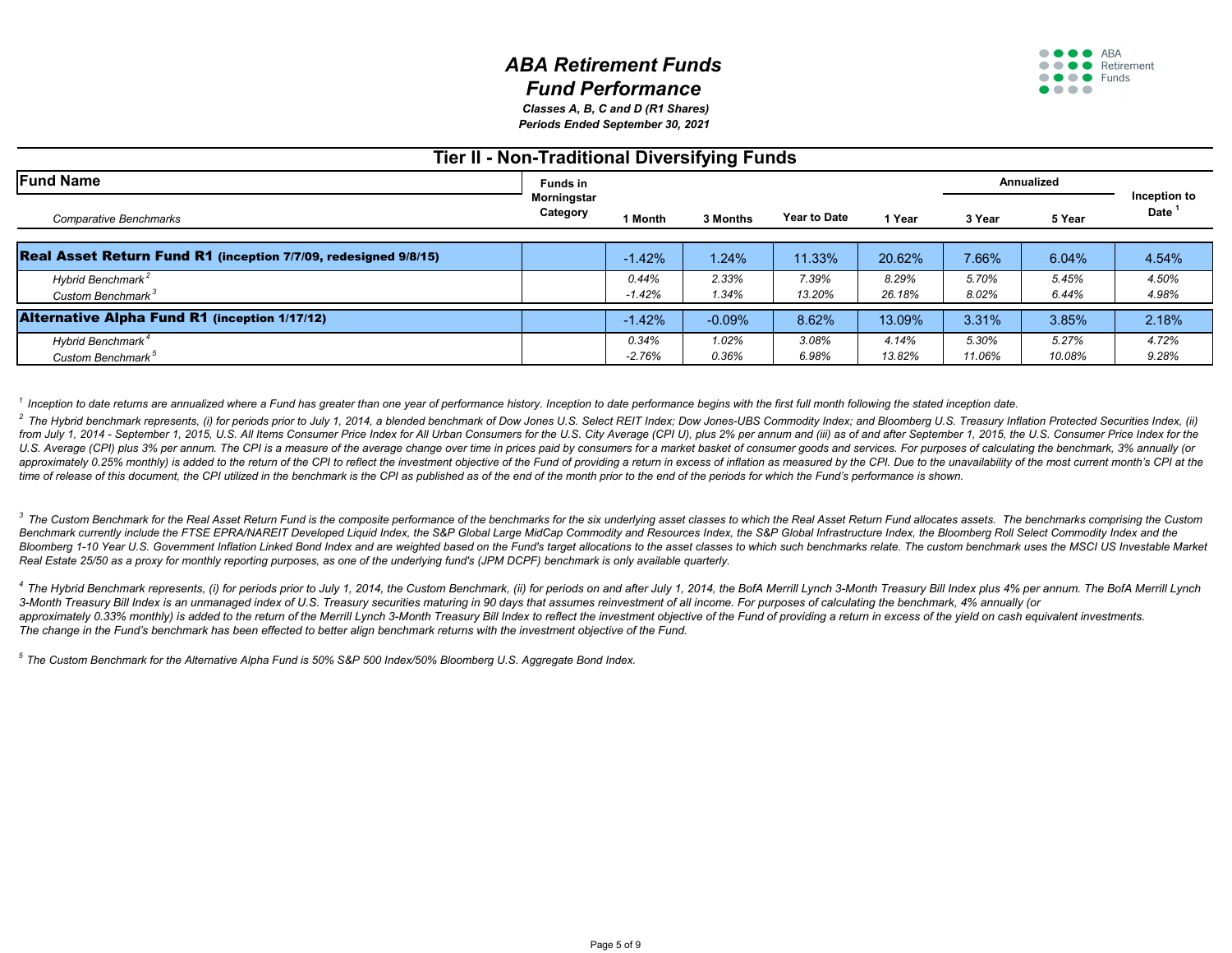

|                                                                            | Tier III - Retiree-Focused Funds <sup>8</sup> |          |          |                     |                   |                   |               |              |
|----------------------------------------------------------------------------|-----------------------------------------------|----------|----------|---------------------|-------------------|-------------------|---------------|--------------|
| <b>Fund Name</b>                                                           | <b>Funds in</b><br>Morningstar                |          |          |                     |                   | <b>Annualized</b> |               | Inception to |
| <b>Comparative Benchmarks</b>                                              | Category                                      | 1 Month  | 3 Months | <b>Year to Date</b> | 1 Year            | 3 Year            | 5 Year        | Date         |
| <b>Income Focused Fund R1 (inception 11/30/20)</b>                         |                                               | $-0.38%$ | 0.28%    | 0.95%               | $\sim$ $\sim$     | --                | $\sim$ $\sim$ | 2.06%        |
| Broad Market Benchmark <sup>2</sup>                                        |                                               | $-0.87%$ | 0.05%    | $-1.56%$            | $\qquad \qquad -$ | $-$               | $--$          | $-1.42%$     |
| Morningstar Category Average <sup>3</sup>                                  | 344                                           | $-0.42%$ | 0.28%    | 2.19%               | $--$              |                   | $- -$         | $- -$        |
| <b>Capital Preservation Fund R1</b> (inception 9/5/95, redesigned 12/8/10) |                                               | 0.08%    | 0.23%    | 0.74%               | $1.07\%$          | 1.47%             | 1.41%         | $1.22\%$     |
| Hybrid Benchmark <sup>4</sup>                                              |                                               | 0.08%    | 0.24%    | 0.75%               | 1.02%             | 2.11%             | 2.11%         | 1.44%        |
| Diversified Growth Fund R1 (inception 7/7/09, redesigned 9/8/15)           |                                               | $-3.22%$ | $-0.76%$ | 9.73%               | 22.30%            | 10.19%            | 10.29%        | 9.70%        |
| Custom Benchmark <sup>5</sup>                                              |                                               | $-3.03%$ | $-1.54%$ | 8.88%               | 21.96%            | 10.75%            | 11.00%        | 10.42%       |
| Morningstar Category Average <sup>3</sup>                                  | 315                                           | $-3.45%$ | $-1.03%$ | 10.24%              | 24.36%            | 10.16%            | 10.45%        | 10.52%       |
| <b>Inflation Protection Fund R1 (inception 7/7/09, redesigned 9/8/15)</b>  |                                               | $-1.42%$ | $1.24\%$ | 11.33%              | 20.62%            | 7.66%             | 6.04%         | 4.54%        |
| Hybrid Benchmark <sup>6</sup>                                              |                                               | 0.44%    | 2.33%    | 7.39%               | 8.29%             | 5.70%             | 5.45%         | 4.50%        |
| Custom Benchmark <sup>7</sup>                                              |                                               | $-1.42%$ | 1.34%    | 13.20%              | 26.18%            | 8.02%             | 6.44%         | 4.98%        |

<sup>1</sup> Inception to date returns are annualized where a Fund has greater than one year of performance history. Inception to date performance begins with the first full month following the stated inception date.

# *ABA Retirement Funds Fund Performance*

 *Classes A, B, C and D (R1 Shares) Periods Ended September 30, 2021*

<sup>4</sup> Effective December 8, 2010, the Capital Preservation Fund restructured its investment portfolio and engaged a new line-up of Investment Advisors. In connection therewith, the benchmark of the Fund was changed from a co 70% Ryan Labs Three Year GIC Index / 30% iMoneyNet MFR Prime Institutional Money Market Fund Average to the Three Year Constant Maturity Treasury Yield. Accordingly, the Hybrid Benchmark represents, (i) for periods prior t January 1, 2011, the 70% Ryan Labs Three Year GIC Index / 30% iMoneyNet MFR Prime Institutional Money Market Fund Average, (ii) from January 1, 2011 - September 1, 2015, the Three Year Constant Maturity Treasury Yield and *of and after September 1, 2015, the Citigroup 3-Month Treasury Bill plus 1% per annum Index.*

*2 The Broad Market Benchmark for the Income Focused Fund is the Bloomberg U.S. Aggregate Bond Index.*

<sup>5</sup>The composite benchmark for the Diversified Growth fund currently includes in varying allocations, in some combination, but not all, of the Bloomberg U.S. Aggregate Bond Index, the Bloomberg U.S. Treasury Inflation Prot Index, the S&P 500 Index, the Russell 2500 Index, the Morgan Stanley Capital International All Country World ex-USA Index, the FTSE EPRA/NAREIT Developed Liquid Index, the S&P Global Large MidCap Commodity and Resources In *the S&P Global Infrastructure Index and the Bloomberg Roll Select Commodity Index, which are weighted based on each Fund's target allocations to the respective asset classes to which such benchmarks relate.*

*3 A description of the Morningstar Category Average is detailed on the Disclosure pages that follow this report.*

 $^6$  The Hybrid benchmark represents, (i) for periods prior to July 1, 2014, a blended benchmark of Dow Jones U.S. Select REIT Index; Dow Jones-UBS Commodity Index; and Bloomberg U.S. Treasury Inflation Protected Securiti from July 1, 2014 - September 1, 2015, U.S. All Items Consumer Price Index for All Urban Consumers for the U.S. City Average (CPI U), plus 2% per annum and (iii) as of and after September 1, 2015, the U.S. Consumer Price I U.S. Average (CPI) plus 3% per annum. The CPI is a measure of the average change over time in prices paid by consumers for a market basket of consumer goods and services. For purposes of calculating the benchmark, 3% annua approximately 0.25% monthly) is added to the return of the CPI to reflect the investment objective of the Fund of providing a return in excess of inflation as measured by the CPI. Due to the unavailability of the most curr *time of release of this document, the CPI utilized in the benchmark is the CPI as published as of the end of the month prior to the end of the periods for which the Fund's performance is shown.* 

<sup>7</sup> The Custom Benchmark for the Inflation Protection Fund is the composite performance of the benchmarks for the six underlying asset classes to which the Real Asset Return Fund allocates assets. The benchmarks comprising Benchmark currently include the FTSE EPRA/NAREIT Developed Liquid Index, the S&P Global Large MidCap Commodity and Resources Index, the S&P Global Infrastructure Index, the Bloomberg Roll Select Commodity Index and the Bloomberg 1-10 Year U.S. Government Inflation Linked Bond Index and are weighted based on the Fund's target allocations to the asset classes to which such benchmarks relate. The custom benchmark uses the MSCI US Investable *Real Estate 25/50 as a proxy for monthly reporting purposes, as one of the underlying fund's (JPM DCPF) benchmark is only available quarterly.* 

<sup>8</sup> Although Participants who are in or near retirement remain eligible to invest in any of the Funds offered as investment options under the Program – and all Participants are eligible to invest in any or all of the four four Retiree Menu Options are believed to have investment objectives that may be attractive to those in retirement or nearly so. Three of these Retiree Menu Options are existing Funds currently offered as investment option *Program, as follows: Capital Preservation Fund is the Stable Asset Return Fund; Diversified Growth Fund is the Aggressive Risk Fund; and Inflation Protection Fund is the Real Asset Return Fund.*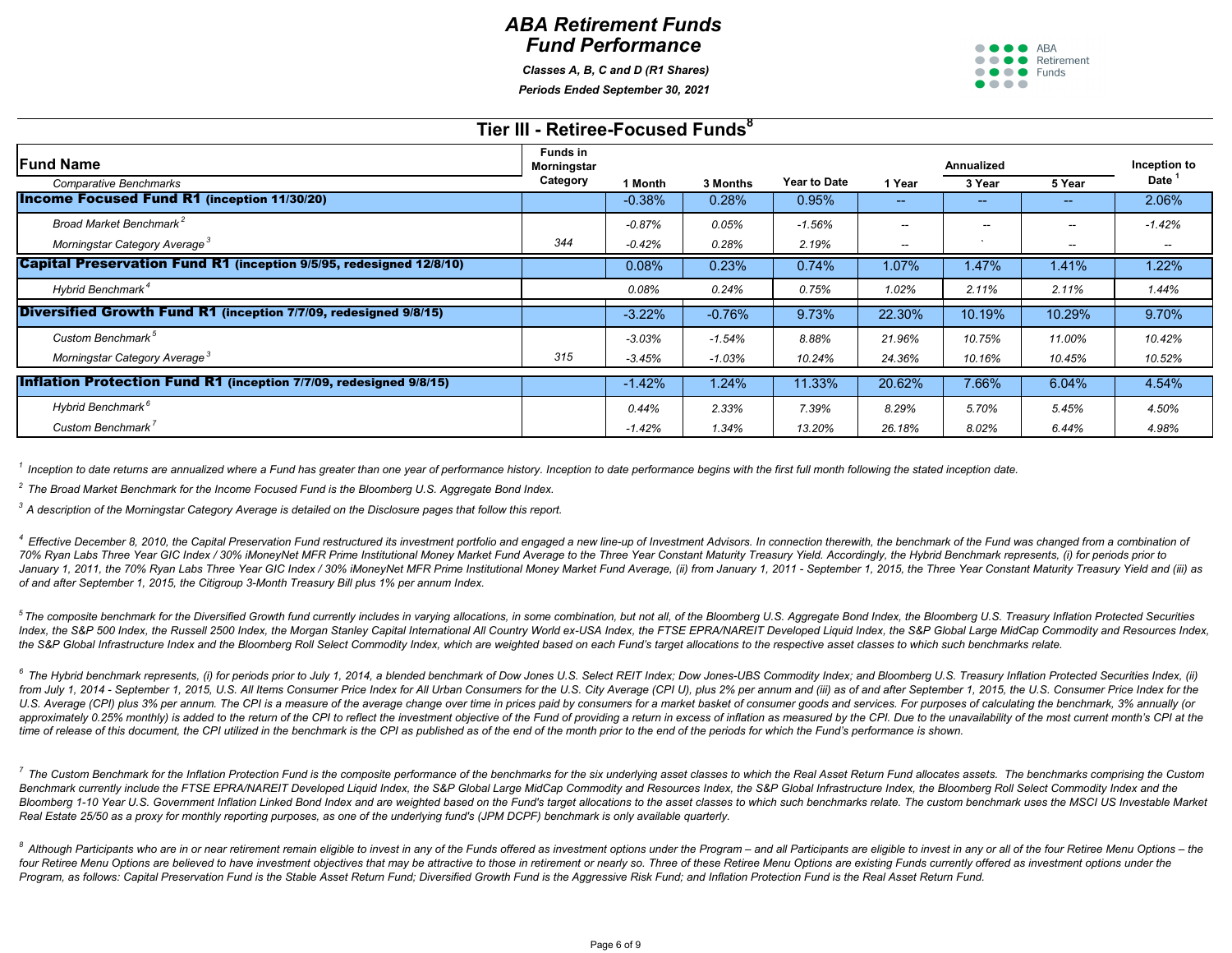

#### Bond Core Plus Fund & Bond Index Fund

#### (Morningstar Category: Intermediate-Core Bond)

Intermediate-core bond portfolios invest primarily in corporate and other investment-grade U.S. fixedincome issues and have durations of 3.5 to 6 years (or, if duration is unavailable, average effective maturities of 4 to 10 years). These portfolios are less sensitive to interest rates, and therefore less volatile, than portfolios that have longer durations.

### Large Cap Equity Fund & Large Cap Index Equity Fund

#### (Morningstar Category: Large Cap Blend)

Stocks of companies in the top 70% of capitalization of the U.S. equity market are defined as largecap. The blend style is assigned to portfolios where neither growth nor value characteristics predominate. These portfolios tend to invest across the spectrum of U.S. industries, and owing to their broad exposure, the portfolios' returns are similar to those of the S&P 500 Index.

#### Small-Mid Cap Equity Fund & Small-Mid Cap Index Equity Fund

#### (Morningstar Category: Small-Mid Cap Blend)

Funds in Small-Mid Cap Blend have a flexible investing strategy that allows for pursuit of investments in small and mid capitalization ranges. The style score of portfolios in this group falls in the middle of the spectrum, either because of a focus on both growth and value investing or because stocks are selected from a variety of styles. Key strategies of Small-Mid portfolios include, but are not limited to, investment in smaller and mid cap companies, investment in small-cap and mid-cap companies, and movement between small and mid-capitalizations.

### International All Cap Equity Fund & International Index Equity Fund (Morningstar Category: Foreign Large Blend)

Foreign large-blend portfolios invest in a variety of large international company stocks. Most of these portfolios divide their assets among a dozen or more developed markets, including Japan, Britain, France, and Germany. These portfolios primarily invest in stocks of companies that have market caps in the top 70% of each economically integrated market (such as Europe or Asia ex-Japan). The blend style is assigned to portfolios where neither growth nor value characteristics predominate. These portfolios typically will have less than 20% of assets invested in U.S. stocks.

#### Post Retirement Date Fund

#### (Morningstar Category: Retirement Income)

Retirement income portfolios provide a mix of stocks, bonds, and cash for those investors already in or entering retirement. These portfolios tend to be managed to a more conservative asset allocation strategy. These portfolios aim to provide investors with steady income throughout retirement.

#### 2030 Retirement Date Fund

### (Morningstar Category: US Fund Target Date 2030)

#### Morningstar Category Average Disclosure (Note - Morningstar categories are not available for the Stable Asset Return Fund (Capital Preservation Fund), the Real Asset Return Fund (Inflation Protection Fund), **or the Alternative Alpha Fund)**

In an effort to distinguish funds by their portfolios, objectives and styles, Morningstar developed the Morningstar Categories. While the objective identified in the Annual Disclosure Document states a Fund's investment go stated fund objective, the Morningstar Category identifies funds based on their actual investment styles as measured by their underlying portfolio holdings (portfolio and other statistics over the past three years). Mornin averages are equal-weighted category returns. The calculation is the average of the returns for all the funds in a given category. The standard category average calculation is based on constituents of the category at the e

> Target date portfolios provide a diversified exposure to stocks, bonds, and cash for those investors who have a specific date in mind (in this case, the years 2028-2032) for retirement. These portfolios aim to provide investors with an optimal level of return and risk, based solely on the target date. Over time, the asset manager adjusts the allocation among asset classes to more conservative mixes as the target date approaches, following a preset glidepath. A target-date portfolio is part of a series of funds offering multiple retirement dates to investors.

### 2025 Retirement Date Fund

## (Morningstar Category: US Fund Target Date 2025)

Target date portfolios provide a diversified exposure to stocks, bonds, and cash for those investors who have a specific date in mind (in this case, the years 2023-2027) for retirement. These portfolios aim to provide investors with an optimal level of return and risk, based solely on the target date. Over time, the asset manager adjusts the allocation among asset classes to more conservative mixes as the target date approaches, following a preset glidepath. A target-date portfolio is part of a series of funds offering multiple retirement dates to investors.

Target date portfolios provide a diversified exposure to stocks, bonds, and cash for those investors who have a specific date in mind (in this case, the years 2038-2042) for retirement. These portfolios aim to provide investors with an optimal level of return and risk, based solely on the target date. Over time, the asset manager adjusts the allocation among asset classes to more conservative mixes as the target date approaches, following a preset glidepath. A target-date portfolio is part of a series of funds offering multiple retirement dates to investors.

# 2035 Retirement Date Fund

### (Morningstar Category: US Fund Target Date 2035)

## 2045 Retirement Date Fund

### (Morningstar Category: US Fund Target Date 2045)

 *Classes A, B, C and D (R1 Shares) Periods Ended September 30, 2021*

> Target date portfolios provide a diversified exposure to stocks, bonds, and cash for those investors who have a specific date in mind (in this case, the years 2043-2047) for retirement. These portfolios aim to provide investors with an optimal level of return and risk, based solely on the target date. Over time, the asset manager adjusts the allocation among asset classes to more conservative mixes as the target date approaches, following a preset glidepath. A target-date portfolio is part of a series of funds offering multiple retirement dates to investors.

> Target date portfolios provide a diversified exposure to stocks, bonds, and cash for those investors who have a specific date in mind (in this case, the years 2033-2037) for retirement. These portfolios aim to provide investors with an optimal level of return and risk, based solely on the target date. Over time, the asset manager adjusts the allocation among asset classes to more conservative mixes as the target date approaches, following a preset glidepath. A target-date portfolio is part of a series of funds offering multiple retirement dates to investors.

#### 2040 Retirement Date Fund

# (Morningstar Category: US Fund Target Date 2040)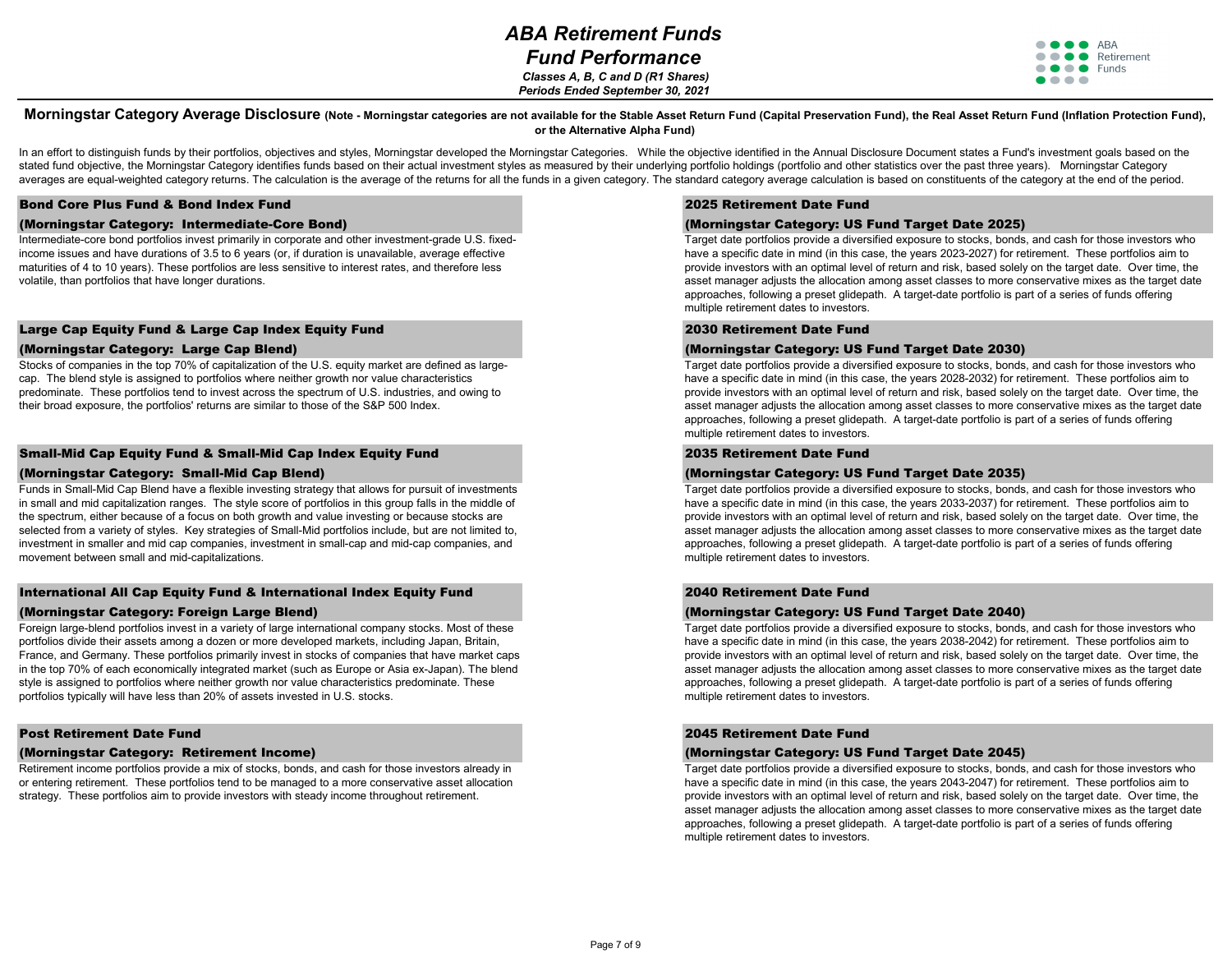#### 2020 Retirement Date Fund

#### (Morningstar Category: US Fund Target Date 2020)

#### 2055 Retirement Date Fund

#### (Morningstar Category: US Fund Target Date 2055)

#### 2060 Retirement Date Fund

### (Morningstar Category: US Fund Target Date 2060+)

#### Income Focused Fund (Morningstar Category: US Fund Multisector Bond)

Multisector bond portfolios seek income by diversifying their assets among several fixed-income sectors, usually U.S. government obligations, U.S. corporate bonds, foreign bonds, and high-yield U.S. debt securities. These portfolios typically hold 35% to 65% of bond assets in securities that are not rated or are rated by a major agency such as Standard & Poor's or Moody's at the level of BB (considered speculative for taxable bonds) and below.

Target date portfolios provide a diversified exposure to stocks, bonds, and cash for those investors who have a specific date in mind (in this case, the years 2053-2057) for retirement. These portfolios aim to provide investors with an optimal level of return and risk, based solely on the target date. Over time, the asset manager adjusts the allocation among asset classes to more conservative mixes as the target date approaches, following a preset glidepath. A target-date portfolio is part of a series of funds offering multiple retirement dates to investors.

Target date portfolios provide a diversified exposure to stocks, bonds, and cash for those investors who have a specific date in mind (in this case, the years 2058 or later) for retirement. These portfolios aim to provide investors with an optimal level of return and risk, based solely on the target date. Over time, the asset manager adjusts the allocation among asset classes to more conservative mixes as the target date approaches, following a preset glidepath. A target-date portfolio is part of a series of funds offering multiple retirement dates to investors.

Aggressive-allocation portfolios seek to provide capital appreciation by investing in stocks. These portfolios tend to hold larger positions in stocks than moderate-allocation portfolios. These portfolios typically have 70-90% of assets in equities.

# Aggressive Risk Fund / Diversified Growth (Morningstar Category: Aggressive

# Allocation)

Moderate-allocation portfolios seek to provide both capital appreciation and income by investing in three major areas: stocks, bonds, and cash. These portfolios tend to hold larger positions in stocks than conservative-allocation portfolios. These portfolios typically have 50% to 70% of assets in equities and the remainder in fixed income and cash.

Conservative-allocation portfolios seek to provide both capital appreciation and income by investing in three major areas: stocks, bonds, and cash. These portfolios tend to hold smaller positions in stocks than moderate-allocation portfolios. These portfolios typically have 20% to 50% of assets in equities and 50% to 80% of assets in fixed income and cash.

#### Moderate Risk Fund (Morningstar Category: Moderate Allocation)

Target date portfolios provide a diversified exposure to stocks, bonds, and cash for those investors who have a specific date in mind (in this case, the years 2018-2022) for retirement. These portfolios aim to provide investors with an optimal level of return and risk, based solely on the target date. Over time, the asset manager adjusts the allocation among asset classes to more conservative mixes as the target date approaches, following a preset glidepath. A target-date portfolio is part of a series of funds offering multiple retirement dates to investors.

Target date portfolios provide a diversified exposure to stocks, bonds, and cash for those investors who have a specific date in mind (in this case, the years 2048-2052) for retirement. These portfolios aim to provide investors with an optimal level of return and risk, based solely on the target date. Over time, the asset manager adjusts the allocation among asset classes to more conservative mixes as the target date approaches, following a preset glidepath. A target-date portfolio is part of a series of funds offering multiple retirement dates to investors.

#### Conservative Risk Fund (Morningstar Category: Conservative Allocation)

### 2050 Retirement Date Fund

#### (Morningstar Category: US Fund Target Date 2050)